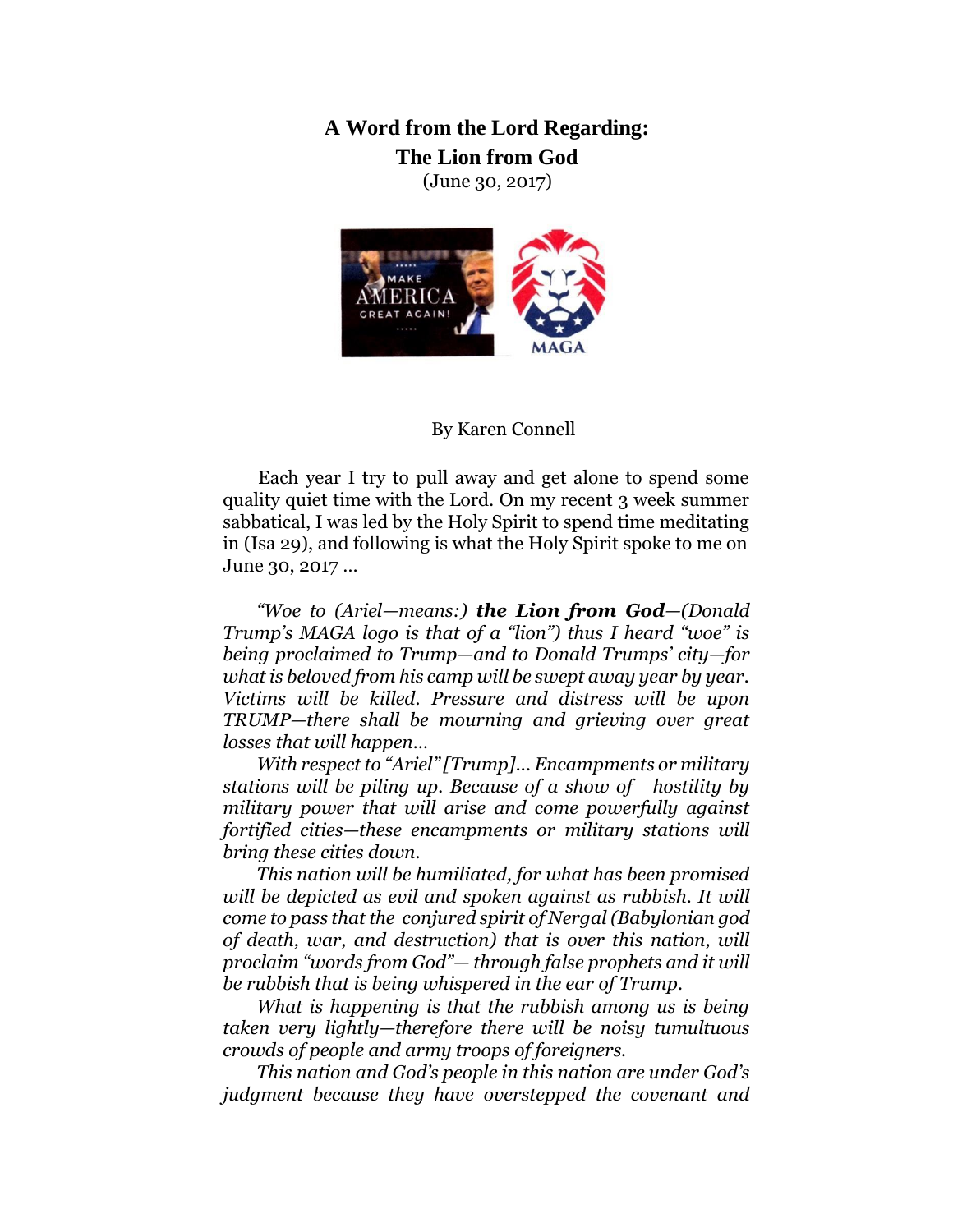*commands of the Lord their God. These noisy tumultuous crowds of people will be strong, great in power and terribly violent, they will come into existence in an instant and there will be an opening of the eyes for many.* 

*The Lord Sabaoth's punishing visitation will be accompanied by thunder and earthquake and a great noise accompanied by strong winds that stir up the oceans (tsunami) and there will be consuming fire.*

*There have been dreams that are prophetic communication concerning the gloom and despair—and concerning the calamities and the noisy tumultuous crowds of people. All nations (or ethnic groups) who wage war will "assemble for battle" to fight against Trump. These are wicked people who delight in catching other evil ones, forcing them to surrender under duress, and by violent means.* 

*There will also be dreams by false prophets concerning the hunger and lack of care in those cities that are under siege, causing people to be deceived into becoming hopeful—expecting to eat meals provided for them. This will rouse up those who are of worthless moral character and these will be evacuated. The souls of those who thirst for satisfaction, will—because of false prophecy be deceived into becoming hopeful—expecting to be able to be satisfied.* 

*Those who were aroused by false expectations are in for a surprise when they see… a drafting into service, of faint, weary, exhausted, people becoming weaker from hard work and needing nourishment. Their souls will be totally confused because of their strong desires.* 

*There will be the sound of tumultuous crowds of people and military troops from all nations (UN), which have been assembled for battle by those who promote Zionism (Illuminati).* 

*Those who delayed and hesitated (to prepare) will be shocked and stunned by what they see. They were blinded by what they enjoyed and by what pleased them. What they enjoyed caused them to become overwhelmed by an intoxicating (demonic) influence… but not because of drinking wine. They waver and are double mined but not because of strong drink.* 

*What is going to happen in regard to this revelation concerning all that has been written, is that it will be used as evidence. What has been revealed was sealed up and not revealed until the bringing forth of the counting and adding— (the 2020 census?) that will be according to demanding judgments (I was told this was in reference to Nathan Leal's*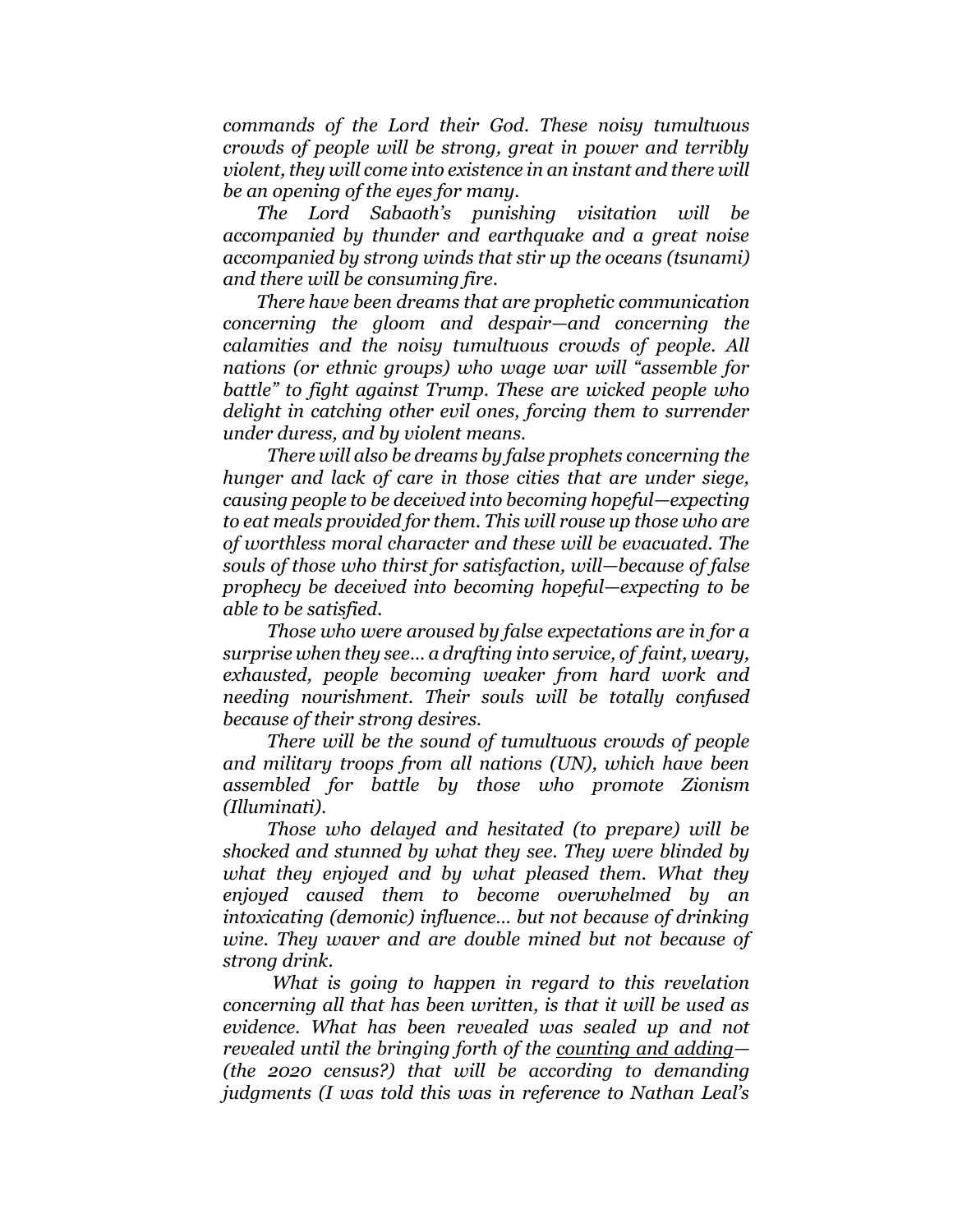*(Jer 29:3) "spirit of Nergal" over USA revelation-this DVD is included in the "End Time Apostate Christianity-Watchman package). The Lord went on to say… by understanding his (Nathan's) revelation it is the basis for being instructed to write this prophetic document. What is being communicated here is to be published NOW. When this, which is being communicated, is not able to be tolerated by those who read it, it is because it is sealed up from those who cannot tolerate it.* 

*This that has been brought forth, is needed as written evidence and is to be documented. Because it will none the less, be skillfully used as evidence that has been documented and appointed as a call that needs to go out NOW! That which has been declared and determined as truth, must be made known as written documented evidence.* 

*What the Lord has determined and declared is for the purpose of being made aware of what is approaching the citizens of this land. The people with their mouth speak glorious things about the Lord God—but their hearts are very distant from Him. This exists because their fear of the Lord God is according to the false teachings of people who are highly esteemed as teachers, therefore they do not fear the Lord.* 

*Therefore, behold! There will be a continual increase in difficult and astonishing works of judgment among the people. These difficult and astonishing works of judgment will be supernatural in nature and will not be easily understood to be acts of judgment, which are for the purpose of redemption for those who are lost and void of wisdom. However, those who are wise and are discerning have been intelligently informed and instructed and do understand they will need to carefully conceal and hide themselves.* 

*O how deep is the insight and understanding from the Lord. Being prevented from knowing or not seeing the plans and the plots that exist from darkness is because of doubting, questioning and challenging whoever is discerning and whoever is aware and has been instructed and has knowledge. Those doing this are being blinded by the spirit of skepticism.* 

*Because perverseness has been allowed to turn things upside down in this nation, surely there will be a churning heap, a surging wave of water that will create a heap of dead bodies. This disaster will create a resolution or a plan—that has been predetermined by the enemy, but will cause what is appointed to accomplish nothing. What will be accomplished though, is the forming of imaginations in the mind –the intellectual framework for mind control of those with no discernment… a framework for furthering mind control. Yet very few will be turned to righteousness in all of this upheaval.*